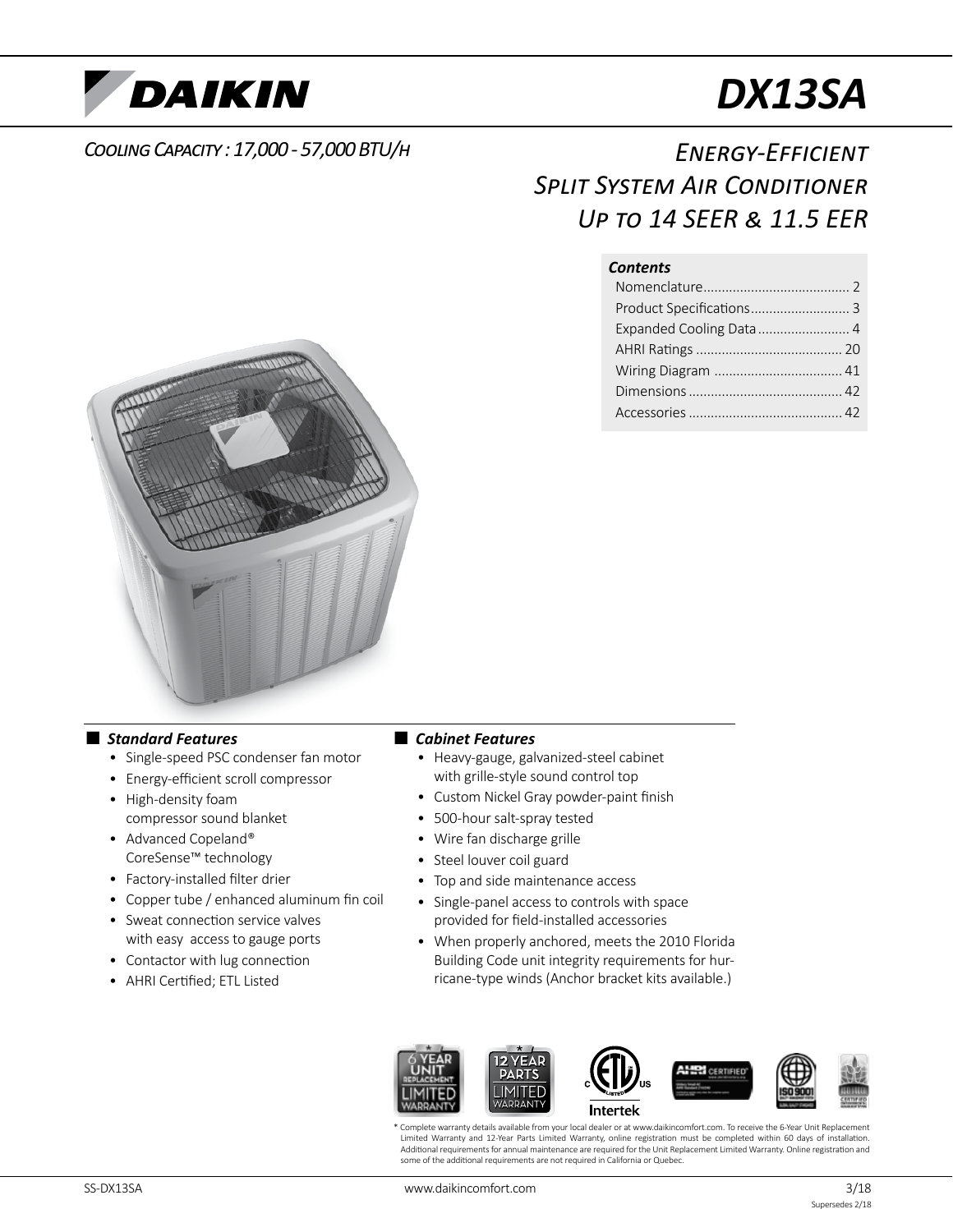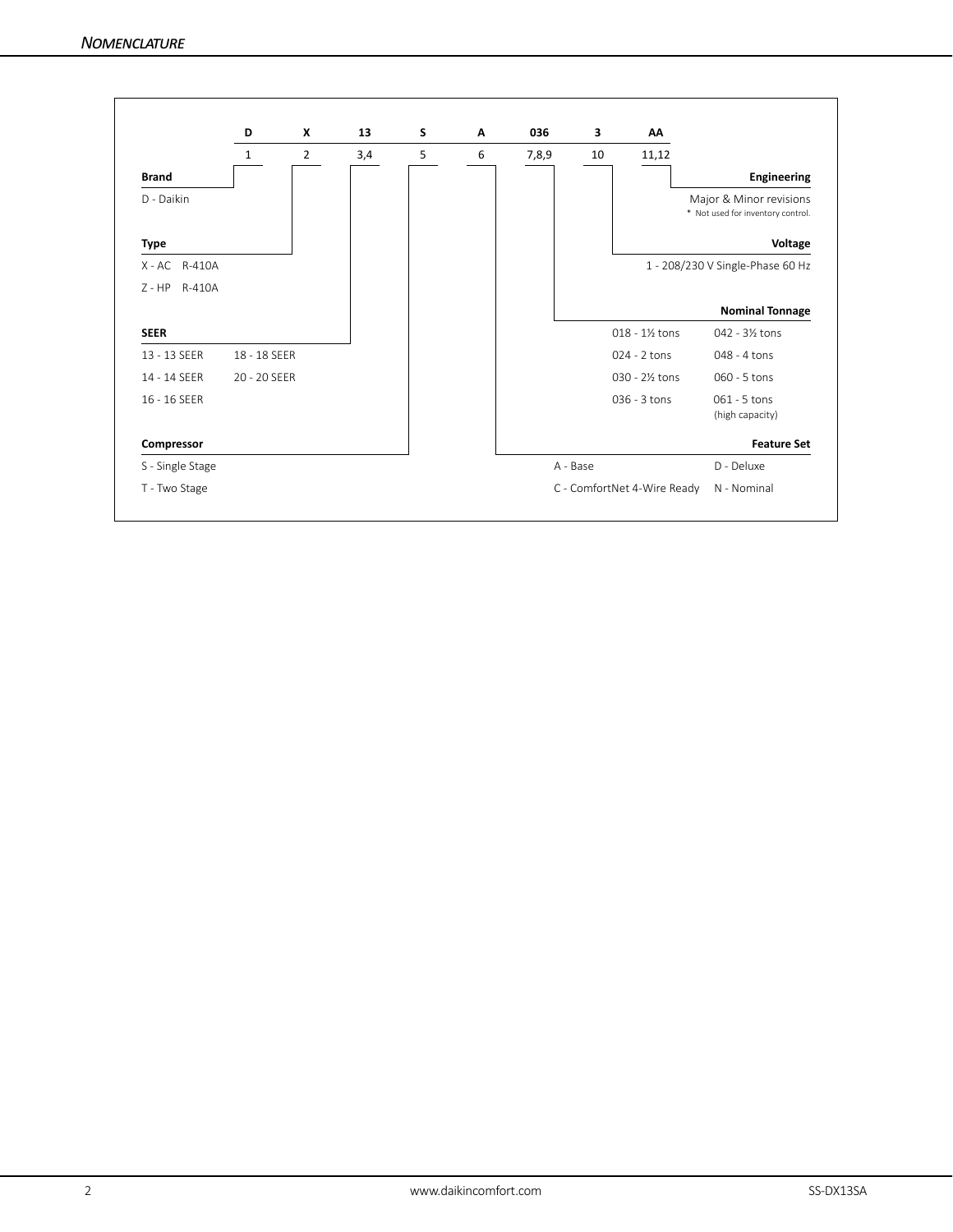|                                          | DX13SA<br>0181A*                   | DX13SA<br>0241A*                   | DX13SA<br>0301A*                   | DX13SA<br>0361A*                   | DX13SA<br>0421A*                   | DX13SA<br>0481A*                   | DX13SA<br>0601A*                   | DX13SA<br>0611A*                   |
|------------------------------------------|------------------------------------|------------------------------------|------------------------------------|------------------------------------|------------------------------------|------------------------------------|------------------------------------|------------------------------------|
| <b>CAPACITIES</b>                        |                                    |                                    |                                    |                                    |                                    |                                    |                                    |                                    |
| Nominal Cooling (BTU/h)                  | 18,000                             | 24,000                             | 30,000                             | 36,000                             | 42.000                             | 48.000                             | 60.000                             | 60,000                             |
| <b>Decibels</b>                          | 71                                 | 71                                 | 72                                 | 74                                 | 74                                 | 74                                 | 77                                 | 72                                 |
| <b>COMPRESSOR</b>                        |                                    |                                    |                                    |                                    |                                    |                                    |                                    |                                    |
| <b>RLA</b>                               | 9.0                                | 13.5                               | 12.8                               | 14.1                               | 17.9                               | 19.9                               | 25.0                               | 26.4                               |
| LRA                                      | 48                                 | 58.3                               | 64                                 | 77                                 | 112                                | 109                                | 134                                | 134                                |
| <b>CONDENSER FAN MOTOR</b>               |                                    |                                    |                                    |                                    |                                    |                                    |                                    |                                    |
| Horsepower                               | 1/8                                | 1/8                                | 1/8                                | 1/4                                | 1/4                                | 1/4                                | 1/4                                | 1/4                                |
| <b>FLA</b>                               | 0.7                                | 0.7                                | 0.7                                | 1.2                                | 1.3                                | 1.3                                | 1.3                                | 1.3                                |
| <b>REFRIGERATION SYSTEM</b>              |                                    |                                    |                                    |                                    |                                    |                                    |                                    |                                    |
| Refrigerant Line Size                    |                                    |                                    |                                    |                                    |                                    |                                    |                                    |                                    |
| Liquid Line Size ("O.D.)                 | $\frac{3}{8}$ <sup>11</sup>        | $\frac{3}{8}$ <sup>11</sup>        | $\frac{3}{8}$ <sup>11</sup>        | $\frac{3}{8}$ <sup>11</sup>        | $\frac{3}{8}$ <sup>11</sup>        | $\frac{3}{8}$ <sup>11</sup>        | $\frac{3}{8}$ <sup>11</sup>        | $\frac{3}{8}$ <sup>11</sup>        |
| Suction Line Size ("O.D.)                | $\frac{3}{4}$ "                    | $\frac{3}{4}$ <sup>11</sup>        | $\frac{3}{4}$ <sup>11</sup>        | $\frac{7}{8}$ "                    | $1\frac{1}{8}$ "                   | $1\frac{1}{8}$ "                   | $1\frac{1}{8}$ "                   | $1\frac{1}{8}$ "                   |
| Refrigerant Connection Size              |                                    |                                    |                                    |                                    |                                    |                                    |                                    |                                    |
| Liquid Valve Size ("O.D.)                | $\frac{3}{8}$ <sup>11</sup>        | $\frac{3}{8}$ <sup>11</sup>        | $\frac{3}{8}$ <sup>11</sup>        | $\frac{3}{8}$ <sup>11</sup>        | $\frac{3}{8}$ <sup>11</sup>        | $\frac{3}{8}$ <sup>11</sup>        | $\frac{3}{8}$ <sup>11</sup>        | $\frac{3}{8}$ <sup>11</sup>        |
| Suction Valve Size ("O.D.) 45            | $\frac{3}{4}$ <sup>11</sup>        | $\frac{3}{4}$ <sup>11</sup>        | $\frac{3}{4}$ <sup>11</sup>        | $\frac{3}{4}$ <sup>11</sup> 4      | $\frac{7}{8}$ <sup>11</sup> 5      | $\frac{7}{8}$ <sup>11</sup> 5      | $\frac{7}{8}$ <sup>11</sup> 5      | $\frac{7}{8}$ <sup>11 5</sup>      |
| Valve Type                               | Sweat                              | Sweat                              | Sweat                              | Sweat                              | Sweat                              | Sweat                              | Sweat                              | Sweat                              |
| Refrigerant Charge (oz.)                 | 69                                 | 60                                 | 60                                 | 62                                 | 80                                 | 91                                 | 94                                 | 111                                |
| Shipped with Orifice Size (in.)          | 0.051                              | 0.057                              | 0.061                              | 0.070                              | 0.076                              | 0.080                              | 0.086                              | 0.086                              |
| <b>ELECTRICAL DATA</b>                   |                                    |                                    |                                    |                                    |                                    |                                    |                                    |                                    |
| Voltage-Phase (60 Hz)                    | 208/230-1                          | 208/230-1                          | 208/230-1                          | 208/230-1                          | 208/230-1                          | 208/230-1                          | 208/230-1                          | 208/230-1                          |
| Minimum Circuit Ampacity <sup>2</sup>    | 12                                 | 17.6                               | 16.7                               | 18.8                               | 23.7                               | 26.2                               | 32.6                               | 34.3                               |
| Max. Overcurrent Protection <sup>3</sup> | 20                                 | 30                                 | 25                                 | 30                                 | 40                                 | 45                                 | 50                                 | 60                                 |
| Min / Max Volts                          | 197/253                            | 197/253                            | 197/253                            | 197/253                            | 197/253                            | 197/253                            | 197/253                            | 197/253                            |
| <b>Electrical Conduit Size</b>           | $\frac{1}{2}$ " or $\frac{3}{4}$ " | $\frac{1}{2}$ " or $\frac{3}{4}$ " | $\frac{1}{2}$ " or $\frac{3}{4}$ " | $\frac{1}{2}$ " or $\frac{3}{4}$ " | $\frac{1}{2}$ " or $\frac{3}{4}$ " | $\frac{1}{2}$ " or $\frac{3}{4}$ " | $\frac{1}{2}$ " or $\frac{3}{4}$ " | $\frac{1}{2}$ " or $\frac{3}{4}$ " |
| Equipment Weight (lbs)                   | 102                                | 115                                | 115                                | 118                                | 171                                | 175                                | 184                                | 211                                |
| Ship Weight (lbs)                        | 117                                | 128                                | 132                                | 135                                | 189                                | 193                                | 202                                | 233                                |

<sup>1</sup> Line sizes denoted for 25' line sets, tested and rated in accordance with AHRI Standard 210/240. For other line-set lengths or sizes, refer to the installation & Operating instructions and/or the long line-set guidelines.

<sup>2</sup> Wire size should be determined in accordance with National Electrical Codes; extensive wire runs will require larger wire sizes

<sup>3</sup> Must use time-delay fuses or HACR-type circuit breakers of the same size as noted.

<sup>4</sup> Installer will need to supply ¾" to ¼" adapters for suction line connections.

<sup>5</sup> Installer will need to supply <sup>76</sup>" to 1<sup>1</sup>%" adapters for suction line connections.

#### **Notes**

• Always check the S&R plate for electrical data on the unit being installed.

• Unit is charged with refrigerant for 15' of ⅜" liquid line. System charge must be adjusted per Installation Instructions Final Charge Procedure.